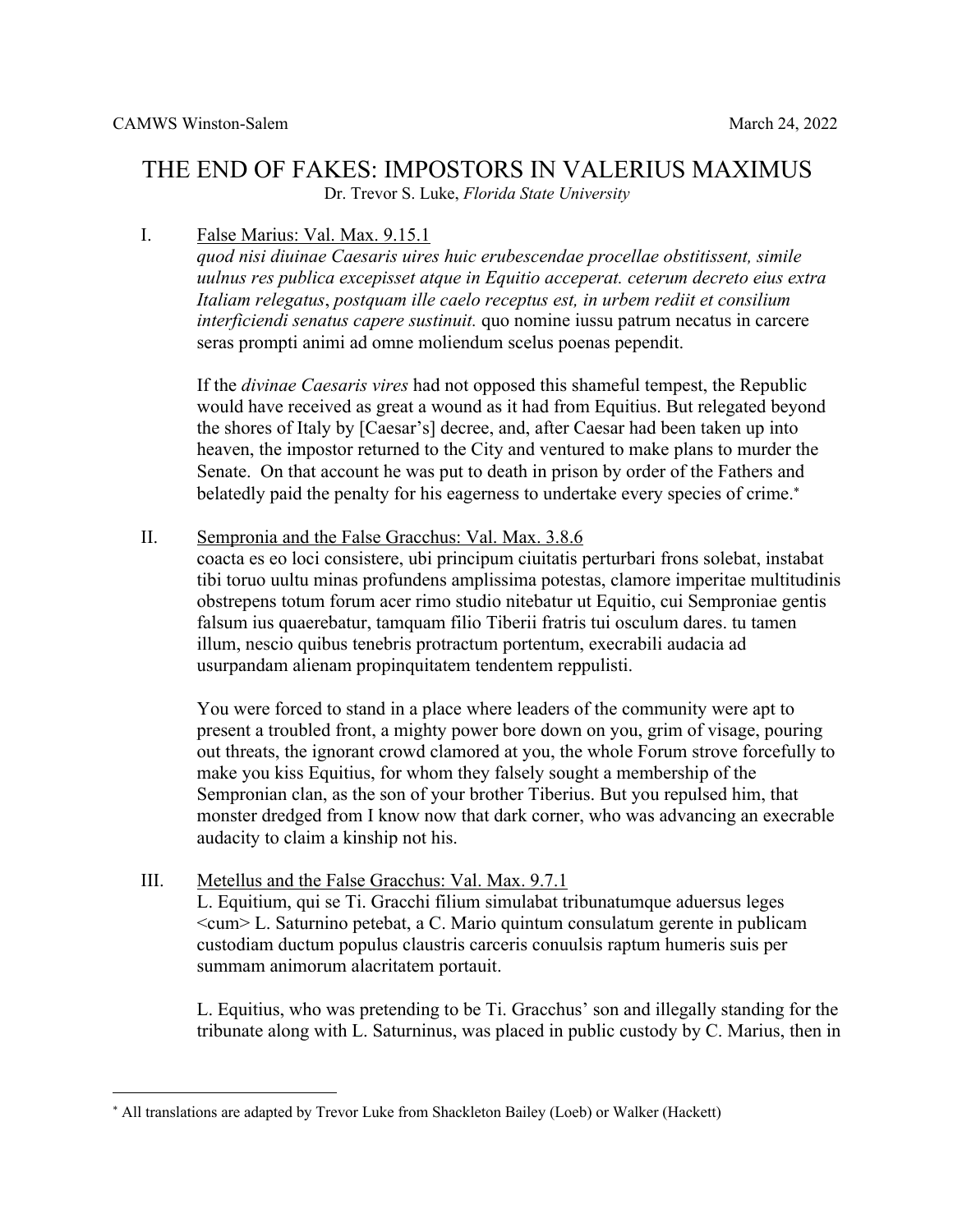his fifth consulship. The people tore down the bars of the prison and snatched him away, carrying him on their shoulders in the highest of spirits.

IV. False Marcellus: Val. Max. 9.15.2

*Ne diui quidem Augusti etiam nunc terras regentis excellentissimum numen intemptatum ab hoc iniuriae genere.* extitit qui clarissimae ac sanctissimae sororis eius Octauiae utero se genitum fingere auderet, propter summam autem inbecillitatem corporis ab eo, cui datus erat, perinde atque ipsius filium retentum, subiecto in locum suum proprio filio, diceret, uidelicet ut eodem tempore sanctissimi penates et ueri sanguinis memoria spoliarentur et falsi sordida contagione inquinarentur. *sed dum plenis inpudentiae uelis ad summum audaciae gradum fertur, imperio Augusti remo publicae triremis adfixus est.*

Not even the most excellent *numen* of the divine Augustus, who even then was ruling the lands, was unchallenged by this kind of outrage. There arose one who dared to pretend that he was born from the womb of Augustus' most distinguished and holy sister, Octavia. He said that on account of the extreme weakness of his body, he was given to a man and kept by him as his son, while his own son was substituted in his own place. Apparently, he wanted that most sacred household at one and the same time despoiled of the memory of the true blood and defiled by the sordid contagion of the false. But as he was being borne to the highest pitch of audacity by full sails of impudence, on Augustus' command he was attached to the oar of a public trireme.

V. False Sertorius: Val. Max. 9.15.3 Repertus est etiam qui se diceret esse Q. Sertorii filium, quem ut agnosceret uxor eius nulla ui conpelli potuit.

One was also found who called himself the son of Q. Sertorius, whom Sertorius' wife could not be forced to acknowledge by any compulsion.

VI. False Clodius: Val. Max. 9.15.4

Quid Trebellius Calca, quam adseueranter se Clodium tulit! et quidem dum de bonis eius contendit, in centumuirale iudicium adeo fauorabilis descendit, ut uix iustis et aequis sententiis consternatio populi ullum relinqueret locum. in illa tamen quaestione neque calumniae petitoris neque uiolentiae plebis iudicantium religio cessit.

How insistently did Trebellius Calca make himself out to be Clodius! And when he went to law for Clodius' property, he came to the centumviral court in such public favor that the popular delusion scarce left room for just and equitable votes. But the conscience of the jury in that trial did not succumb to the false plea of the claimant or the violence of the populace.

VII. False Asinius Dio: Val. Max. 9.15.5 Multo fortius ille, qui Cornelio Sulla rerum potiente in domum Cn. Asini Dionis inrupit filiumque eius patriis penatibus expulit uociferando non illum, sed se Dione esse procreatum. uerum postquam a Sullana uiolentia Caesariana aequitas <rem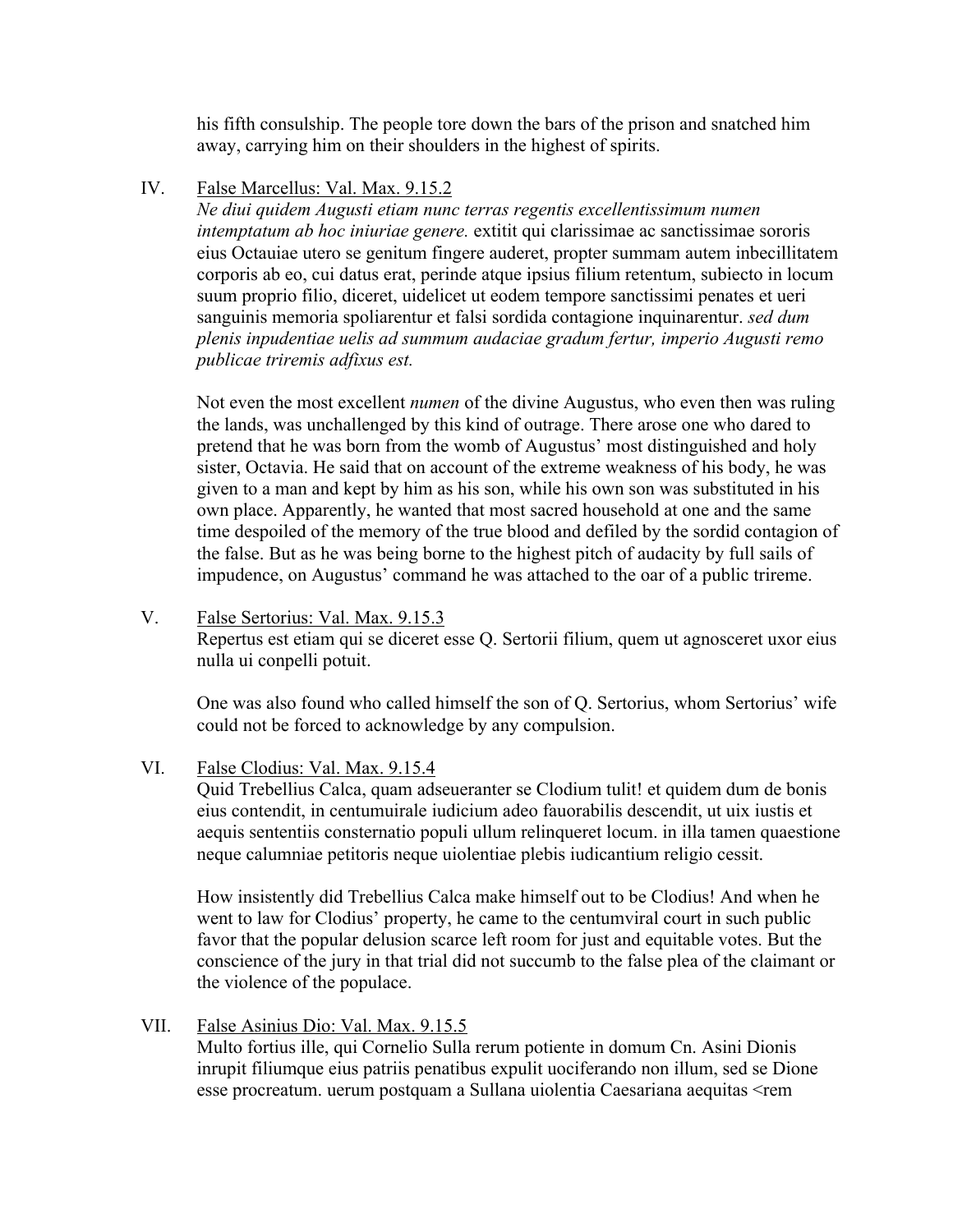publicam> reduxit, gubernacula Romani imperii iustiore principe obtinente in publica custodia spiritum posuit.

Much more forceful was the action of the person who under the rule of Cornelius Sulla broke into the house of Cn. Asinius Dio and expelled his son from his father's house, vociferating that he, not that son, was Dio's child. But after Caesarian equity brought the Republic back from Sullan violence and a juster leader held the rudder of empire, he surrendered his life in public custody.

#### VIII. False Rubria: Val. Max. 9.15.ext.1

Eodem praeside rei publicae in consimili mendacio muliebris temeritas Mediolani repressa est. si quidem cum se pro Rubria quaedam, perinde ac falso credita esset incendio perisse, nihil ad se pertinentibus bonis insereret neque ei aut tractus eius splendidi testes aut cohortis Augustae fauor deesset, *propter inexpugnabilem Caesaris constantiam inrita nefarii propositi abiit*.

In the same regime of the Republic the rashness of a woman of Mediolanum in a very similar lie was checked. She said she was Rubria, and that she was falsely believed to have perished in a fire. She inserted herself into Rubria's property although she had no claim to it whatsoever, and she lacked neither the support nor witnesses of this distinguished region and an Augustan cohort. She nevertheless departed disappointed in her nefarious scheme on account of the unassailable perseverance of Caesar.

### IX. False Ariarathes X: Val. Max. 9.15.ext.2

Idem barbarum quendam ob eximiam similitudinem Cappadociae regnum adfectantem, tamquam Ari<ar>athes esset, quem a M. Antonio interemptum *luce clarius* erat, quamquam paene totius orientis ciuitatium et gentium credula suffragatione fultum caput *imperio dementer inminens iusto inpendere supplicio coegit*.

A certain barbarian pretended to the throne of Cappadocia because of an extraordinary likeness, posing as Ariarathes, whom it was clearer that daylight, was killed by Antonius. Backed though he was by the credulous support of the communities and nations of almost the entire East, the same Caesar compelled him to devote his head that in folly threatened the empire to a just punishment.

#### X. Behistun Inscription 1.13-14: False Smerdis

King Darius says . . . . There was none who dared to act against Gaumâta, the Magian, until I came. Then I prayed to Ahuramazda; Ahuramazda brought me help. On the tenth day of the month Bâgayâdiš I, with a few men, slew that Gaumâta, the Magian, and the chief men who were his followers . . . . By the grace of Ahuramazda I became king; Ahuramazda granted me the kingdom . . . . The kingdom that had been wrested from our line I brought back and I reestablished it on its foundation. The temples which Gaumâta, the Magian, had destroyed, I restored to the people . . . . [trans. King and Thompson]